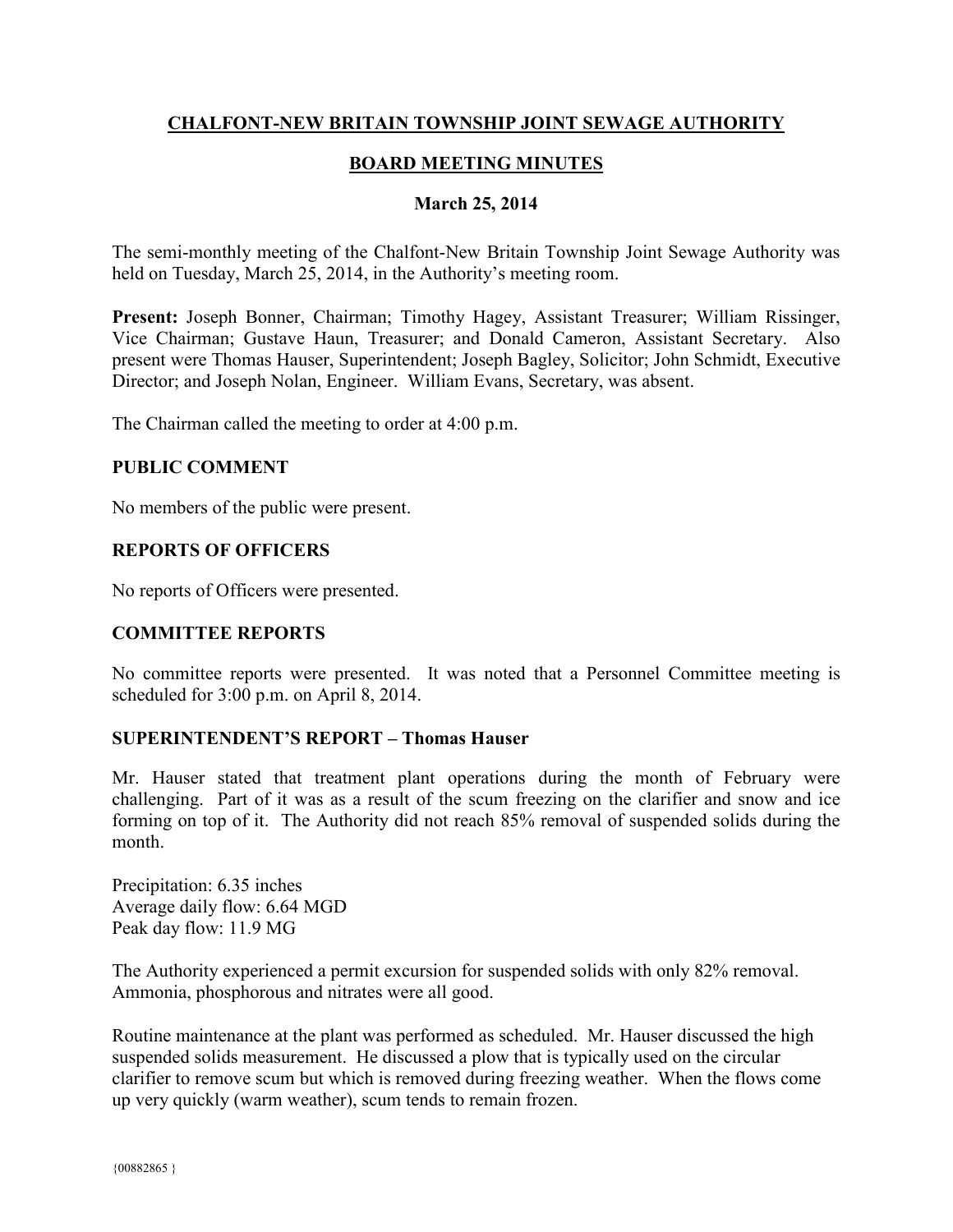Mr. Hauser reported intermittent power outages for a couple of days in February resulting in the generator running. A broken coupling on the No. 2 aerator was replaced and a broken chain in the rectangular clarifier was repaired. The temporary repair of a voltage switch for the influent screen was made. Flows came up rapidly on February 21 on the order of going from 10 to 15 MG in an hour. The plant experienced an issue with the Chalfont side influent gate closing when not called for resulting in a small SSO that was reported to DEP.

In the collection system, the pump stations experienced outages due to power outages caused by the weather. At Pump Station No. 6 the diesel pump did not prime when started. Crews checked for clogs but none were found. An SSO at Pump Station No. 6 was reported. The pump was taken apart to look for clogs, put back together and it started up. The No. 2 influent pump in Main Pump Station was tested for a possible problem, then sent out for repairs.

A discussion ensued regarding Pump Station No. 6 and checking for additional possible issues.

A question was asked about whether personnel were able to reach the plant in the snow. Most employees were able to reach the plant in the snow.

# **EXECUTIVE DIRECTOR'S REPORT – John E. Schmidt**

Mr. Schmidt discussed the 2014-2015 Preliminary Expense Budget submitted to the Board. Mr. Schmidt reviewed a few items which were modified for the current preliminary expense budget including electrical power and plant engineering. Mr. Schmidt noted a change in percent for BCWSA from last year.

**MOTION:** It was **MOVED** by Mr. Cameron and **SECONDED** by Mr. Rissinger to approve the revised Preliminary Expense Budget for 2014-2015. The motion was unanimously adopted.

Mr. Schmidt updated the Board on soliciting proposals for an electricity provider. He reported he contacted a PMAA-endorsed broker, On Demand Energy, who had solicited quotes from multiple suppliers. The price given ultimately through On Demand, from Washington Gas  $\&$ Electric, was not as low as the proposal received directly from Constellation Energy. Mr. Schmidt received an updated quote from Constellation Energy which is 2% less than the current On Demand quote, and 27% less than the Authority is currently paying.

**MOTION:** It was **MOVED** by Mr. Hagey and **SECONDED** by Mr. Rissinger to adopt the Constellation Energy proposal for a 4-year term at \$.06021 per kilowatt hour. The motion was unanimously adopted.

Mr. Schmidt reminded the Board that approximately 10-11 months ago one of the heat pumps in the administrative building went bad and was replaced. The second unit has now gone bad and the building is now relying on backup heat. A new heat pump will be needed.

Mr. Hauser received complaints from a nearby neighbor about brush cleared away from the area of the parking lot at the soccer field. Operators of the soccer field cut down trees and brush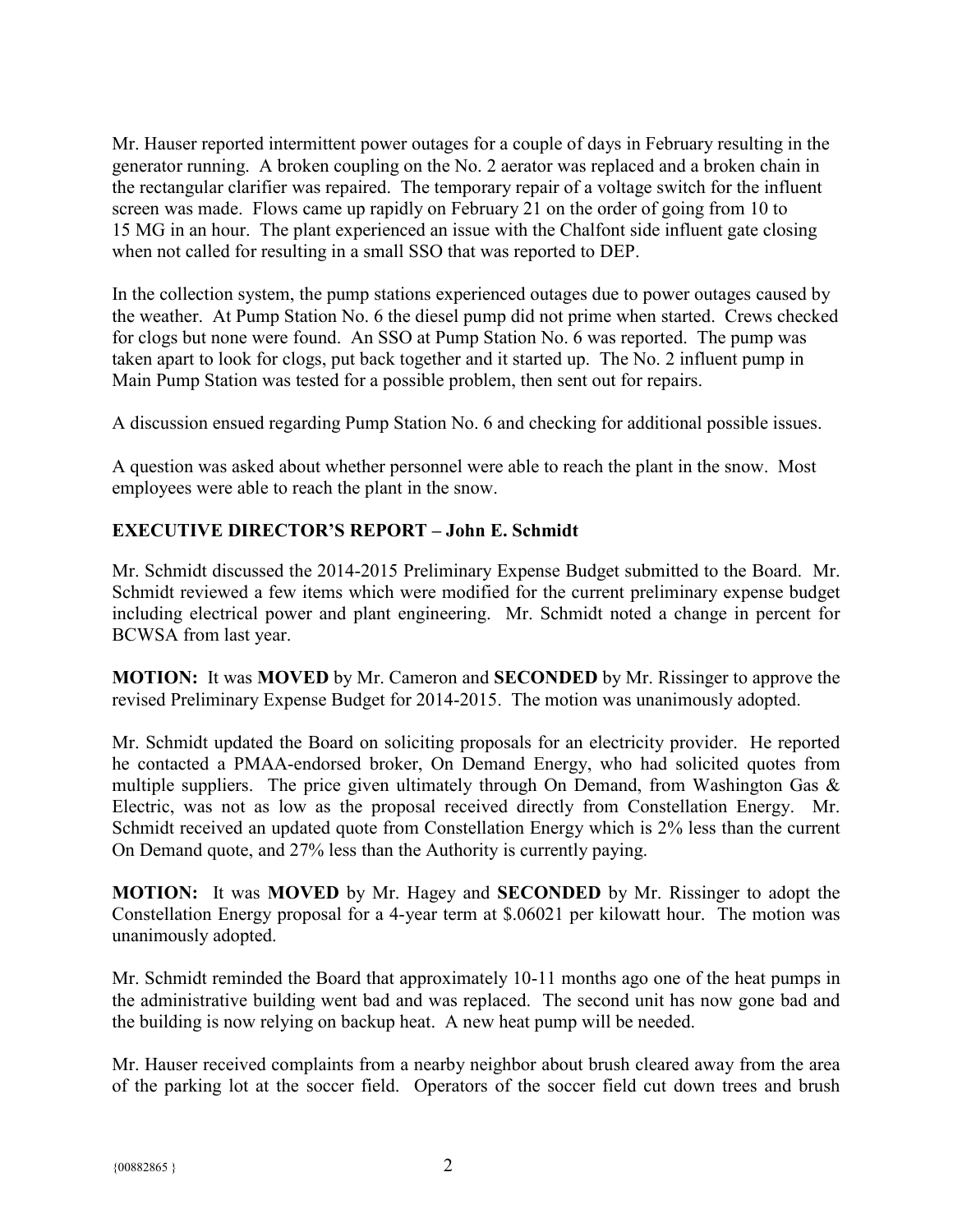beyond the parking lot area significantly reducing the buffer, the trees and brush, provided to neighbors.

After extensive discussion, a consensus was reached that Mr. Schmidt will correspond to the soccer league directing them to follow through with their request to plant shrubs and forsythia and also demanding that they not cut brush and trees except for that which actually encroaches on the parking area.

Mr. Schmidt inquired about those who will attend the May 15 PMAA dinner.

Mr. Bonner will be recognized as a 30-year Board member at the PMAA convention on August 25 and 26 in Hershey.

Mr. Schmidt reported that the March 11 minutes had been circulated to the Board.

### **ENGINEER'S REPORT – Joseph Nolan, P. E.**

Mr. Nolan reported that he received a letter from Carroll Engineering containing three (3) questions, each of which was generally related to the history of organic loading at the plant. Mr. Nolan reported that he responded in writing to all three (3) questions. Mr. Schmidt and Mr. Jones currently have a meeting scheduled for Monday, March 31 on the issues raised by BCWSA.

Mr. Nolan will be submitting the Authority's annual wasteload management report for 2013 by March 31. Also, the NPDES permit expires at the end of the year and the Authority will be submitting a renewal.

Mr. Nolan provided a status of the startup process. Thomas Controls has been doing a lot of the electrical work that is needed for the actual startup. The startup commenced on March 17. The motor control centers were energized and tested. Power was applied to most equipment including mixers and blowers. They have encountered no significant problems yet. Mr. Nolan reported that Siemens will be back at the Authority on March 26 or 27 to continue the startup process. Once all equipment is tested, Siemens will start programming the automatic control system. Mr. Nolan also reported that the mixers are operating and the blowers will be operating likely by Thursday.

# **SOLICITOR'S REPORT – Joseph Bagley, Esquire**

Mr. Bagley had nothing to report.

# **OTHER BUSINESS**

The Personnel Committee will have a report for the April 8 meeting.